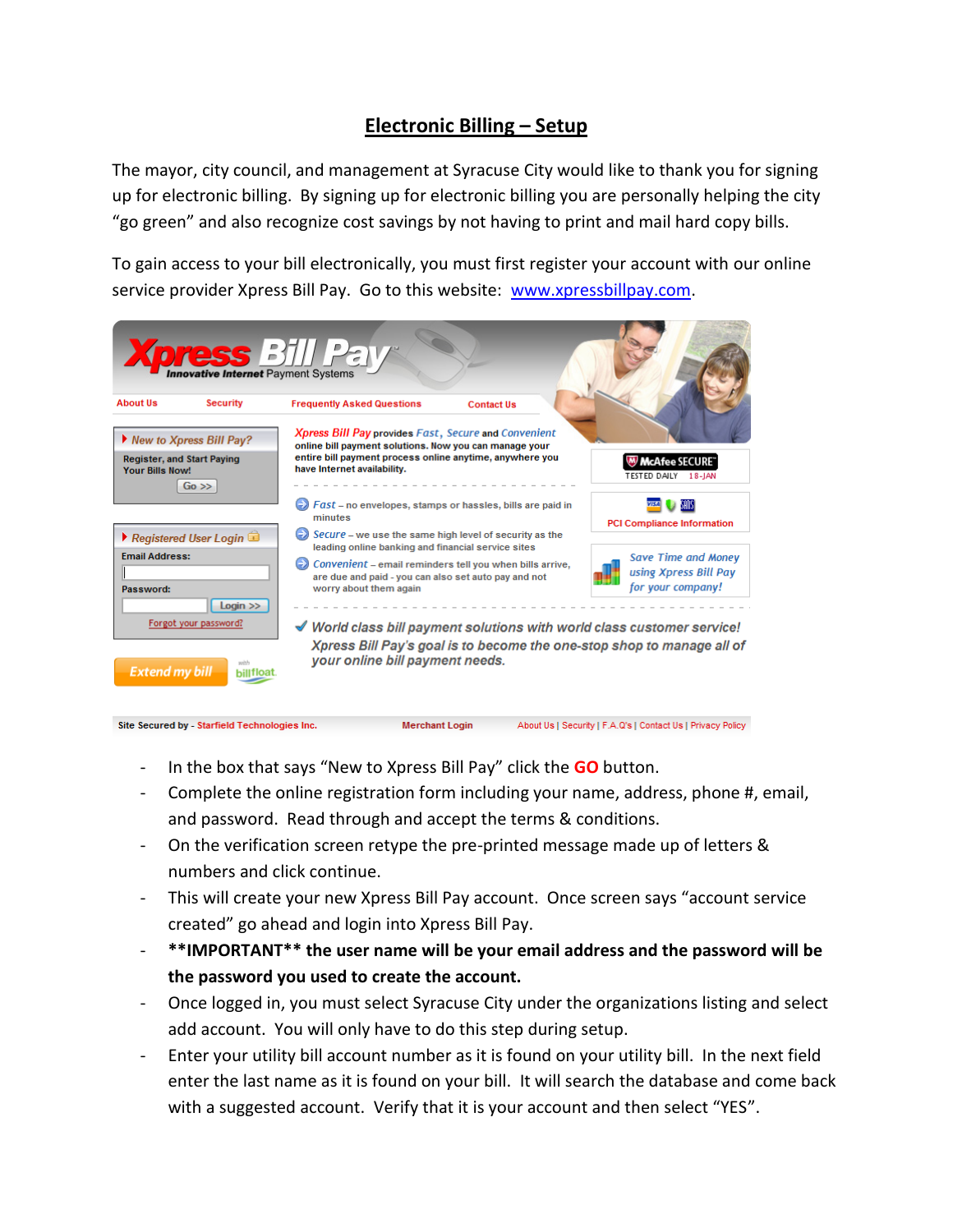- Screen will say "The account was added successfully! Would you like to configure auto payment on this account?" Click yes if you want to set up auto pay. Click No if you prefer to still pay your bill manually.
- **Your account is now setup and your bill is ready for viewing. Every time you log into Xpress Bill Pay you will get access to the following screen:**

| <b>Navigation</b>               | <b>Manage My eBills</b>                |                                                                                                |                                                    |  |  |  |
|---------------------------------|----------------------------------------|------------------------------------------------------------------------------------------------|----------------------------------------------------|--|--|--|
| Home                            | <b>Welcome Back, Stephen Marshall!</b> |                                                                                                |                                                    |  |  |  |
| <b>Add New eBills</b>           |                                        |                                                                                                |                                                    |  |  |  |
| <b>View Xpress Cart</b>         | <b>View/Pay eBills</b>                 | $\Box$ View current bill details and/or pay your bill.                                         | <b>Click to Add Billing</b>                        |  |  |  |
| <b>Xpress Cart Checkout</b>     | <b>Xpress Wallet</b>                   | Store payment information for convenience.                                                     | <b>Organizations Near</b><br>You:                  |  |  |  |
| <b>Xpress Wallet</b>            |                                        |                                                                                                | ▶ Syracuse City, UT                                |  |  |  |
| <b>Auto Pays</b>                | <b>Auto Pays</b>                       | Setup automatic payments for your bills.                                                       | ▶ West Point City, UT<br>▶ Clinton City, UT        |  |  |  |
| <b>Auto Pay Schedule</b>        | <b>View Past eBills</b>                | View and/or print previous bills.                                                              | Roy City, UT                                       |  |  |  |
| <b>Transaction History</b>      |                                        |                                                                                                | <b>Kavsville, UT</b><br>South Weber City, UT       |  |  |  |
| eBill History                   | <b>Add New eBills</b>                  | Xpress Bill Pay allows you to manage multiple                                                  | ▶ Farmington City, UT                              |  |  |  |
| <b>Edit Contact Information</b> |                                        | bills from multiple companies using just one<br>login, Click "Add New e-bills" or Click the    | ▶ Bona Vista Water<br><b>Improvement District,</b> |  |  |  |
| <b>Help</b>                     |                                        | organization name in the list under "Billing<br>Organizations Near You" found on this page and | UT                                                 |  |  |  |
| <b>Contact Us</b>               |                                        | follow the steps for each account.                                                             |                                                    |  |  |  |
|                                 | <b>Remove Accounts</b>                 |                                                                                                |                                                    |  |  |  |
| <b>Logout</b>                   |                                        | Use this when you close an account with a<br>billing organization.                             |                                                    |  |  |  |
|                                 | <b>Request Utility Service</b>         |                                                                                                |                                                    |  |  |  |
|                                 |                                        | The Request utility service for a new address<br>(participating organizations only).           |                                                    |  |  |  |

© Convright 2003 - 2012 Xpress Bill Pay LLC

**From this menu you can view your ebill (see the next page), setup auto pay, or pay your bill online from the convenience of your home or office.**

**Now that you are registered with Xpress Bill Pay, you will receive an email notification each month, around the first of the month, when your new bill is ready to be viewed. The city will also be sending out periodic emails with news from the city as well as any other information that was sent to you via a hard copy bill.**

**If you have any questions of concerns you can call the utilities department at 801-825- 1477.**